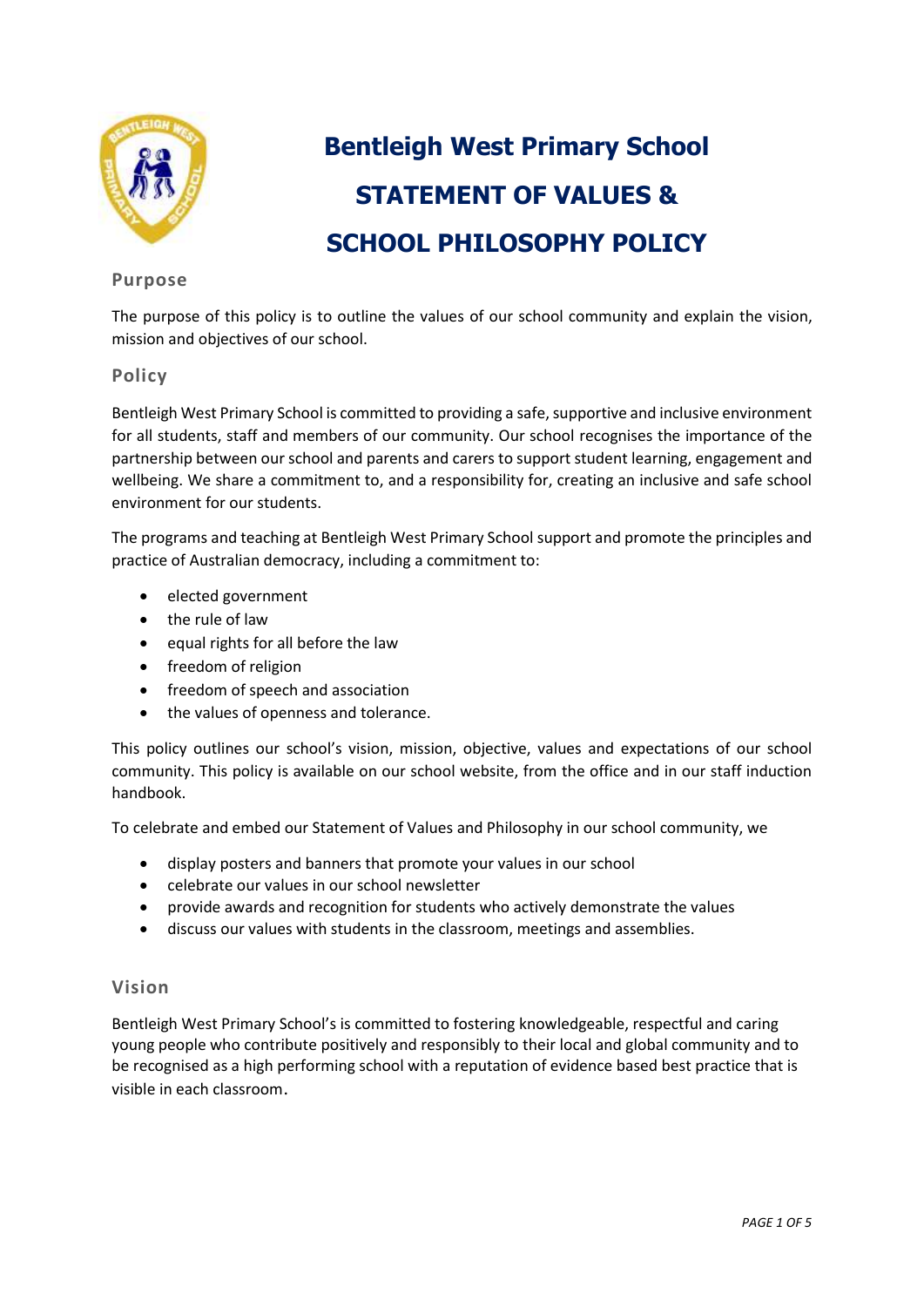# **Mission**

Bentleigh West Primary School has a commitment to fostering knowledgeable, respectful and caring young people who contribute positively and responsibly to their local and global community. We believe that students need to well known to the school. Understanding passions and building interests through genuine relationships with each child, family and the wider community is central to our work at BWPS. We also believe students need to be taught well. Bentleigh West Primary is well known for its evidence based teaching approaches which ensures early and sustained success at school resulting in increased ability and self-esteem for future learning in secondary school and beyond. The school provides adequate training to all its staff, resulting in a safe, positive and orderly environment where all students are expected to learn and achieve their potential.

Bentleigh West Primary School has a significant reputation for excellence in science & sustainability with the achievement of numerous awards for environmental practices at the local, State, National and UN levels of recognition.

## **Values**

Bentleigh West Primary School's values are:

- Resilience encouraging students to support each other and bounce back when faced with adversity.
- Responsibility encouraging students to take ownership of their, actions, reflecting on them and dealing with the consequences of those actions with integrity.
- Care encouraging students to care about themselves, others and the environment.
- Respect encouraging teachers and parents to treat themselves, each other, and their environment with respect.
- Positivity encouraging students to approach life, and specifically learning, with confidence, optimism and enthusiasm.
- Persistence encouraging students to strive for their personal best, accept challenges, try hard and not give up.

### **Behavioural expectations**

Bentleigh West Primary School acknowledges that the behaviour of staff, parents, carers and students has an impact on our school community and culture. We acknowledge a shared responsibility to create a positive learning environment for the children and young people at our school.

As principals and school leaders, we will:

- model positive behaviour and effective leadership
- communicate politely and respectfully with all members of the school community
- work collaboratively to create a school environment where respectful and safe behaviour is expected of everyone
- behave in a manner consistent with the standards of our profession and meet core responsibilities to provide safe and inclusive environments
- plan, implement and review our work to ensure the care, safety, security and general wellbeing of all students at school
- identify and support students who are or may be at risk
- do our best to ensure every child achieves their personal and learning potential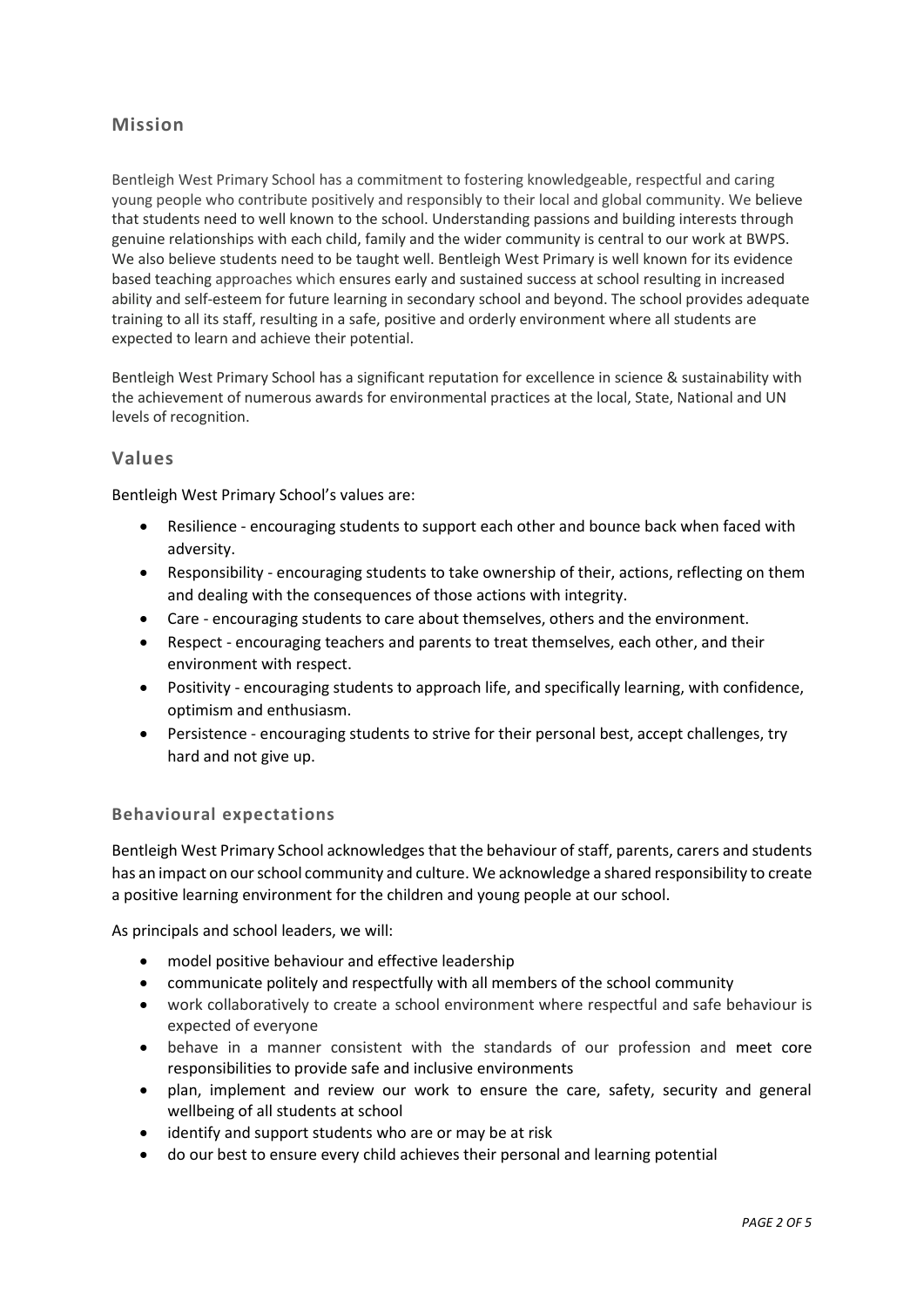- work with parents to understand their child's needs and, where necessary, adapt the learning environment accordingly
- respond appropriately when safe and inclusive behaviour is not demonstrated and implement appropriate interventions and sanctions when required
- inform parents of the school's communication and complaints procedures
- ask any person who is acting in an offensive, intimidating or otherwise inappropriate way to leave the school grounds.

As teachers and non-teaching school staff, we will:

- model positive behaviour to students consistent with the standards of our profession
- communicate politely and respectfully with all members of the school community
- proactively engage with parents about student outcomes
- work with parents to understand the needs of each student and, where necessary, adapt the learning environment accordingly
- work collaboratively with parents to improve learning and wellbeing outcomes for students with additional needs
- communicate with the principal and school leaders in the event we anticipate or face any tension or challenging behaviours from parents
- treat all members of the school community with respect.

As parents and carers, we will:

- model positive behaviour to our child
- communicate politely and respectfully with all members of the school community
- ensure our child attends school on time, every day the school is open for instruction
- take an interest in our child's school and learning
- work with the school to achieve the best outcomes for our child
- communicate constructively with the school and use expected processes and protocols when raising concerns
- support school staff to maintain a safe learning environment for all students
- follow the school's processes for communication with staff and making complaints
- treat all school leaders, staff, students, and other members of the school community with respect.

As students, we will:

- model positive behaviour to other students
- communicate politely and respectfully with all members of the school community.
- comply with and model school values
- behave in a safe and responsible manner
- respect ourselves, other members of the school community and the school environment.
- actively participate in school
- not disrupt the learning of others and make the most of our educational opportunities.

As community members, we will:

- model positive behaviour to the school community
- treat other members of the school community with respect
- support school staff to maintain a safe and inclusive learning environment for all students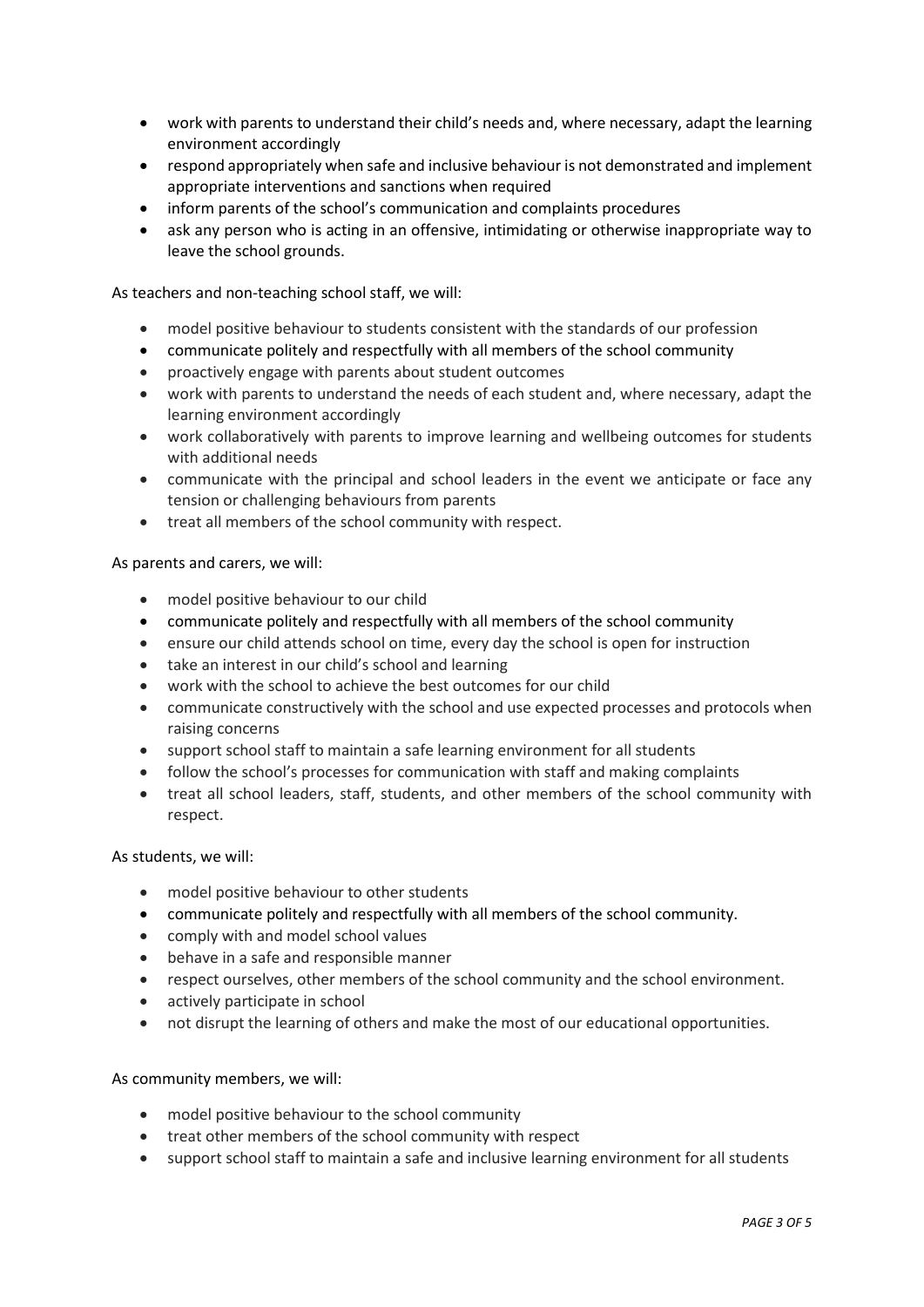utilise the school's processes for communication with staff and submitting complaints.

#### **Unreasonable behaviours**

Schools are not public places, and the Principal has the right to permit or deny entry to school grounds (for more information, see our [Visitors Policy\)](https://www.bentleighwestps.vic.edu.au/our-policies).

Unreasonable behaviour that is demonstrated by school staff, parents, carers, students or members of our school community will not be tolerated at school, or during school activities.

Unreasonable behaviour includes:

- speaking or behaving in a rude, manipulative, aggressive or threatening way, either in person, via electronic communication or social media, or over the telephone
- the use or threat of violence of any kind, including physically intimidating behaviour such as aggressive hand gestures or invading another person's personal space
- sending demanding, rude, confronting or threatening letters, emails or text messages
- sexist, racist, homophobic, transphobic or derogatory comments
- the use of social media or public forums to make inappropriate or threatening remarks about the school, staff or students.

Harassment, bullying, violence, aggression, threatening behaviour and unlawful discrimination are unacceptable and will not be tolerated at our school.

Unreasonable behaviour and/or failure to uphold the principles of this *Statement of Values and School Philosophy* may lead to further investigation and the implementation of appropriate consequences by the school Principal.

At the Principal's discretion, unreasonable behaviour may be managed by:

- requesting that the parties attend a mediation or counselling sessions
- implementing specific communication protocols
- written warnings
- conditions of entry to school grounds or school activities
- exclusion from school grounds or attendance at school activities
- reports to Victoria Police
- legal action

Inappropriate student behaviour will be managed in according with our school's [Student Wellbeing](https://www.bentleighwestps.vic.edu.au/our-policies)  [and Engagement Policy](https://www.bentleighwestps.vic.edu.au/our-policies) an[d Bullying Prevention Policy](https://www.bentleighwestps.vic.edu.au/our-policies)*.*

Our Statement of Values and School Philosophy ensures that everyone in our school community will be treated with fairness and respect. In turn, we will strive to create a school that is inclusive and safe, where everyone is empowered to participate and learn.

### **Further information and resources**

- **•** [Student Wellbeing and Engagement Policy](https://www.bentleighwestps.vic.edu.au/our-policies)
- [Respect for School Staff](https://www.bentleighwestps.vic.edu.au/our-policies) Policy